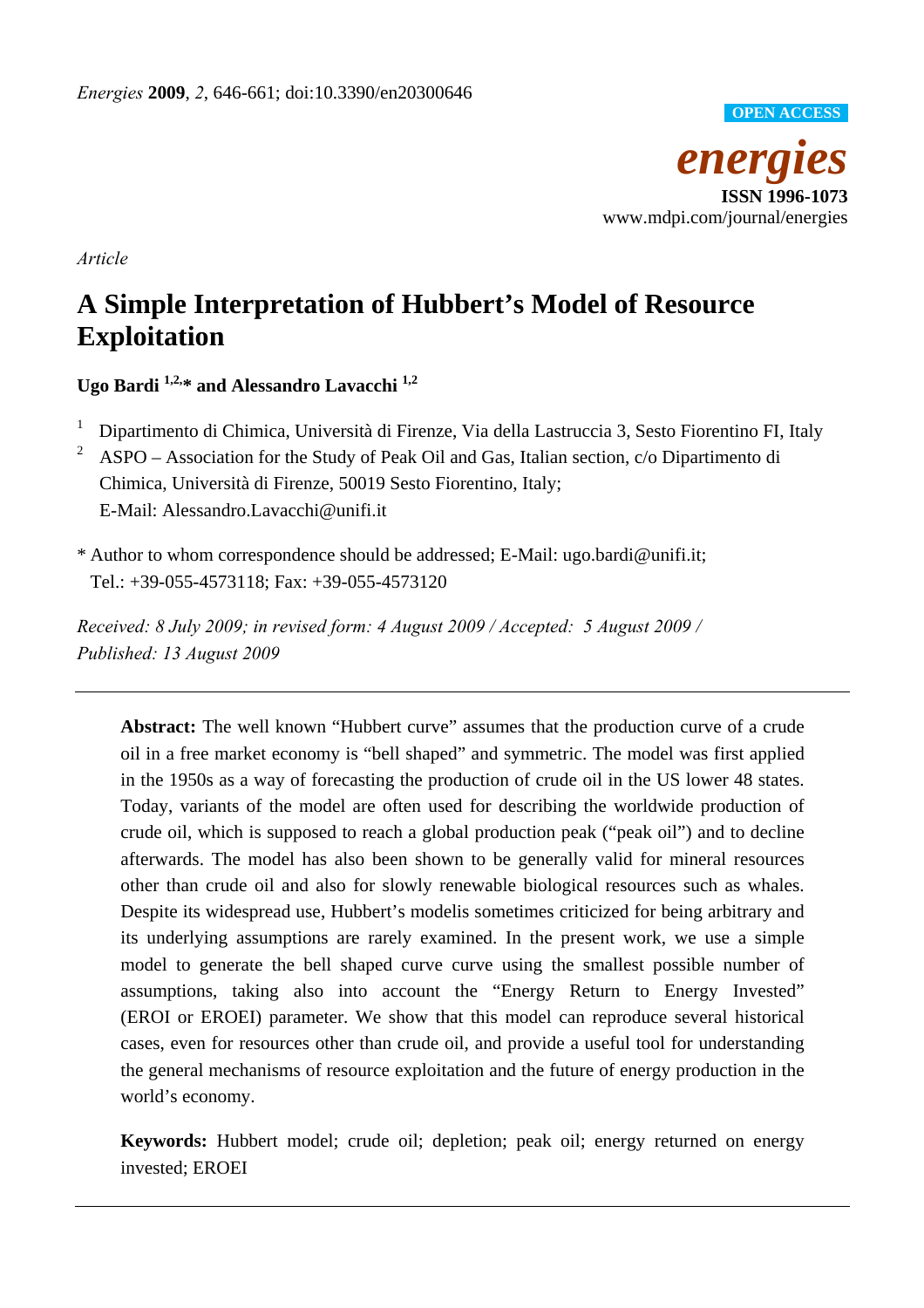## **1. Introduction**

Models are, first of all, methods to help the human mind understand complex realities. No model can exactly predict the future, but what a good model should always do is to give us an idea of what to expect. An area in which models are important is that of resource depletion. The world's economy is based on the availability of a variety of mineral and biological resources; but mineral resources are non-renewable and even biological resources can suffer depletion, as it has happened many times in history.

The prototypical case of resource depletion is that of crude oil in the United States and, in particular, in the lower 48 states. This case was studied first by Marion King Hubbert [1] who proposed already in the 1950s that production would follow a "bell shaped", symmetric curve. Extrapolating the data available at the time, Hubbert was able to successfully predict the peak year for oil production in the US-48: 1970. Today, Hubbert's model is well known and often applied to the whole world's oil production, (e.g., see [2]). The global production peak, expected to occur within the first two decades of the  $21<sup>st</sup>$  century, is often referred to as "peak oil". The model can also be applied to resources other than petroleum: there are several resources that have been shown to follow the same bell shaped production curve: coal [3] minerals [4] and biological resources such as whale oil [5] and Caspian caviar [6].

The general applicability and occurrence of bell shaped production curves for the production of all sort of resources has profound implications in the way we should plan for the future. Peak oil marks a critical moment for an economic system which is geared to maintain its growth forever and we may expect it to affect the whole world's economy. But also in many other, more limited cases, peaking is the important moment in the history of the exploitation of a resource.

Although it is difficult to predict the exact date of peaking for a given resource, it can be at least estimated in terms of range. Yet, decision makers seem to be mostly unaware of the concept of "peak production" or consider it arbitrary and unjustified. In most cases, people tend to rely on grossly oversimplified models, such as the ubiquitous "resource to production ratio" which provides a time frame in years which has little relation with reality and which may induce to unwarranted optimism. But, if we need to bring resource depletion to the general attention, we need to explain what generates the bell shaped curve in terms that are generally understandable and acceptable. In other words, we need the kind of model that Seymour Papert [7] has defined as "mind sized" in his book "Mindstorms".

At present, however, the Hubbert model is often misunderstood and criticized for being "arbitrary". It is not so, the model has a logic and has been examined in depth by various methods. Hubbert proposed his model on the basis of purely empirical considerations and perhaps he was influenced by earlier cases of resource depletion, such as anthracite coal in Pennsylvania. The theoretical justifications of the model were only examined in later times. Some interpretations of the model are based on specific characteristics of the exploitation of oil wells (e.g., see [8,9]). However, the model can also be interpreted in terms of more general assumptions; needed in order to explain its general validity for cases other than crude oil. The first theoretical study of Hubbert's curve was based on system dynamics and was presented by Naill [10,11]. A simpler stochastic modelwas developed by Bardi [12] in 2005. Bell shaped production curves can be also obtained starting from assumptions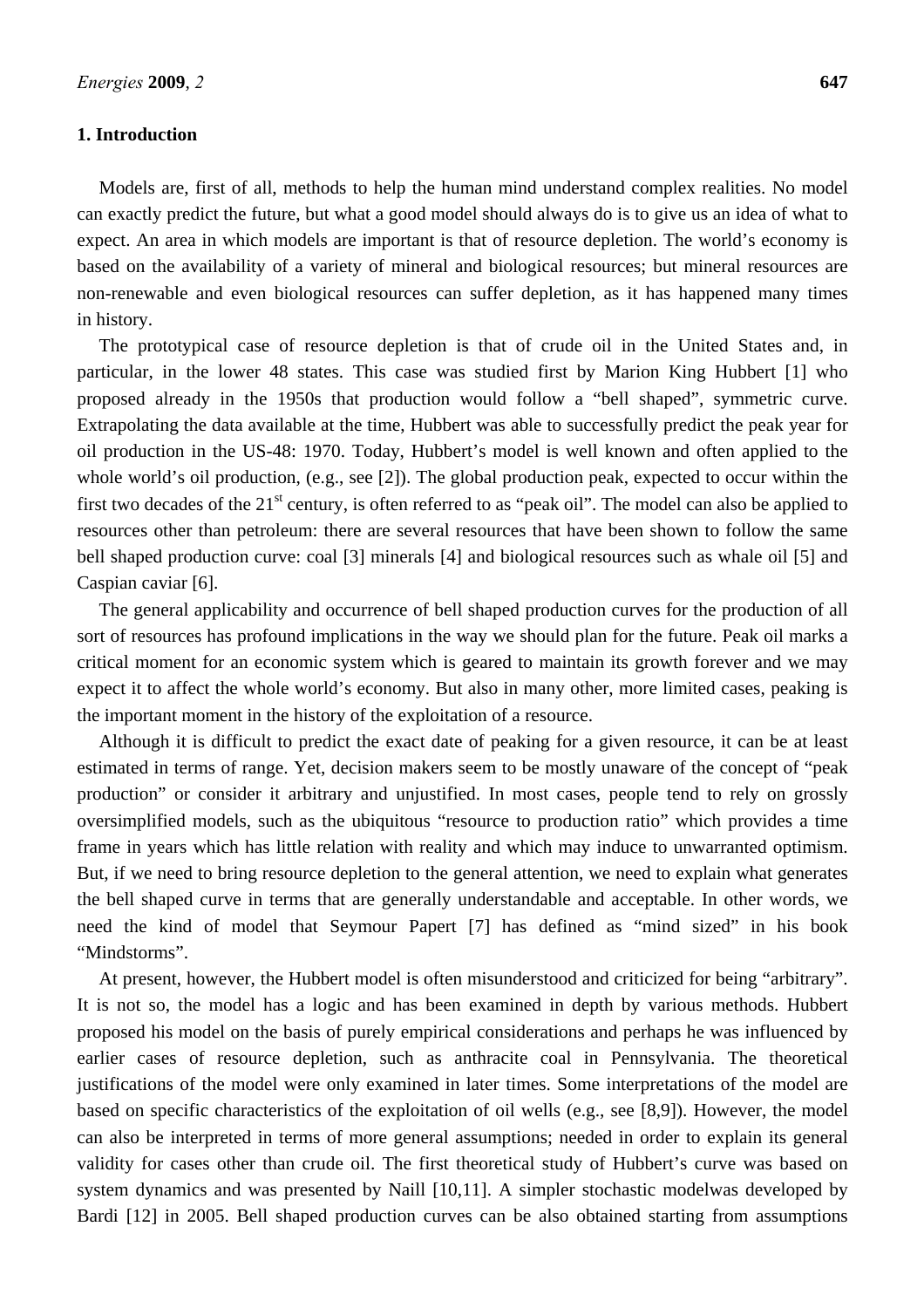based on economics, as done by Reynolds [13] and by Holland [14]. Also the "world models" developed first by Forrester [15] and then by Meadows *et al*. in the study termed "The Limits to Growth" [16] produce bell shaped curves for the exploitation of natural resources, although normally non symmetric ones.

Here, we will use a simple model in order to examine the general behavior of resource depletion. Our objective is to find a set of basic assumptions that can help decision makers in understanding depletion and its implications. Such a model can be built starting from the well known Lotka–Volterra (LV) model [17,18] also known the "predator-prey" model. The LV model finds few applications in biology since the complexity of ecosystems is not easily captured by the simplified assumptions involved. However, the model is known in economics as applied to "free access" systems [19], in particular to fisheries [20]. This model may not be the simplest possible, but it is the simplest one that includes a feedback loop that links resources and what we call "capital".

We show that the LV model does generate a Hubbert curve when the "prey" (i.e., the resource) is assumed not to reproduce or to reproduce very slowly. The key factors that generate the curve are the two internal feedbacks that control the model: one is the positive feedback that derives from the reinvestment of the profits generated by the resource, the other the negative feedback that derives from the gradual depletion of the easy, or low cost, resources. What creates the peak is not that the resource has run out; rather, what runs out is the financial capital needed to extract or produce it. Seen in these terms, the Hubbert curve is easy to understand and it appears to be a necessary feature of those economic systems where a mineral (or biological) resource is exploited in a free market system.

We show in this paper that the model can reproduce a number of experimental cases where data are available for both the production of a resource and for the "capital" employed in its production; that is gold extraction, whaling, and oil production in some world regions. Given these results, our model could also be used as a predictive tool; just as other (usually simpler) models based on the Hubbert curve. However, in the present paper we emphasize the use of the model as a tool for understanding the mechanisms of resource exploitation.

The model that we have developed is best used in simple cases where a resource is being extracted (or "produced") in relatively stable market conditions. The model does not take into account factors such as the effects of prices in transferring resources from one sector to another, for instance using coal to extract oil. In other words, the model's application is more to the description of the exploitation of specific resources (e.g., oil in the lower 48 states of the US) than of worldwide resources (e.g., "peak oil"). In the latter case, more complex models are needed for a complete description of the system, such as the ones developed for the "Limits to Growth" studies [16]. These more complex models generate production curves which remain "bell shaped" but that may become asymmetric (see also [12]).

The model that we have developed here allows us also to understand the key role of the "energy yield", also termed "Energy return on energy invested" (EROI or EROEI) [21] along the extraction cycle of a resource. We show that the EROEI declines smoothly with depletion; reaching a nearly constant minimum value which, in some cases, may be smaller than 1. The peak of production corresponds to the maximum rate of EROEI decline.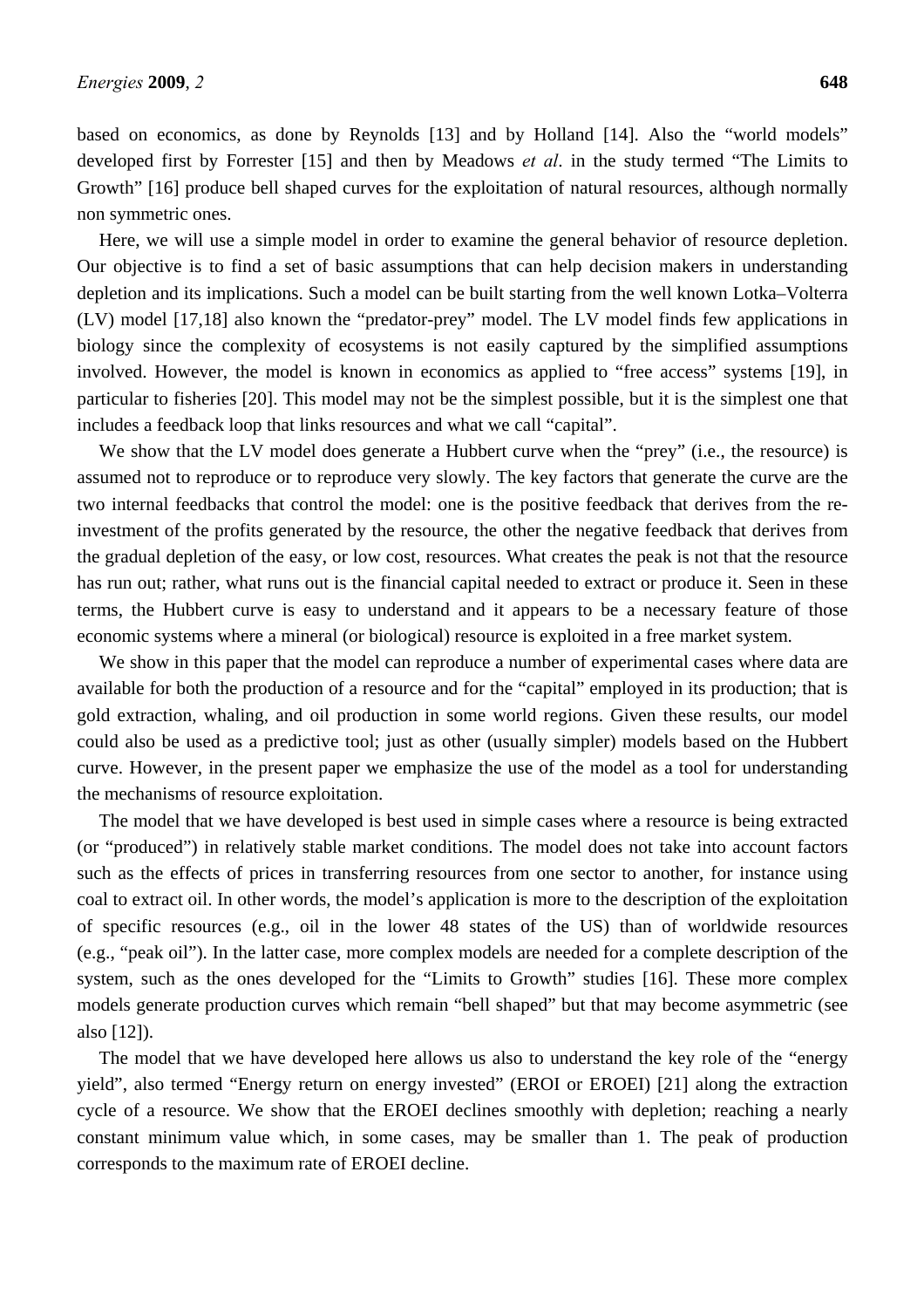## **2. The Model**

We build our model starting from the work of Lotka [17] and Volterra [18] who developed a well known model of "predator-prey" relationships in simple biological systems. In the implementation of the model presented here we assume that there are two main stock variables involved: resources and capital. The amount of available geological (or biological) resource is defined as the "resource stock" *R*. The unit of measurement of *R* depends on the kind of resource being considered: it may be barrels of oil, bushels of grain or physical units such as energy. *R* may also be measured in monetary units.

The other main variable of the model is the aggregate amount of economic resources being utilized in the exploitation; that is equipment, land, knowledge, human work, and similar. We call this aggregate amount "capital stock," *C*. Capital will be normally measured in monetary units, but it can also be measured as a parameter proportional to the overall economic effort in a specific productive activity. For instance, we'll show that *C* can be measured as proportional to the number or the tonnage of the fishing vessels in the case of a fishery.

We define as  $R'$  and  $C'$  as the flow (the variation as a function of time) of, respectively, resources and capital. Further parameters of the model are the initial stocks of resource  $(R<sub>o</sub>)$  and of capital  $(C<sub>o</sub>)$ .

Capital and resources dynamically interact with each other in the same manner as predators and preys interact in the LV model. We assume that the resource (the "prey") can be extracted in proportion to the available capital (the "predator") and, at the same time, in proportion to the amount of the resource stock. Production is therefore in a feedback relationship with two stock variables: resources and capital. This assumption is intuitively justified; the more equipment (e.g., oil rigs) is available, the higher the amount of resource that can be extracted/produced. On the other hand, there must be something to extract and the model assumes that the extraction rate will be proportional to the amount available. Implicitly, this assumption involves that resources are "graded" and that the "easy" (less expensive) resources are extracted (or produced) first.

The other fundamental assumption of the model is that capital is generated in an amount proportional to the amount of extracted resources. In other words, the resource stock is partly transformed into capital stock; let's say that the extracted oil is used to provide the energy necessary to build more oil rigs and other facilities. In more general terms, this transformation is generated via the sale of the resource on the market and the profits are used to create the equipment and facilities to produce more resource. Capital creation, therefore, is in a feedback relationship with the two stock variables: resources and capital.

Finally, we also assume that capital is dissipated over time by depreciation, or obsolescence.

These assumptions can be stated in mathematical form as two coupled differential equations derived from the Lotka–Volterra model. One term of the standard LV model is missing, that of the reproduction of the prey, that here is assumed not to occur or to occur very slowly:

$$
R' = -k_I C R \tag{1}
$$

$$
C'=k_2CR-k_3C
$$
\n<sup>(2)</sup>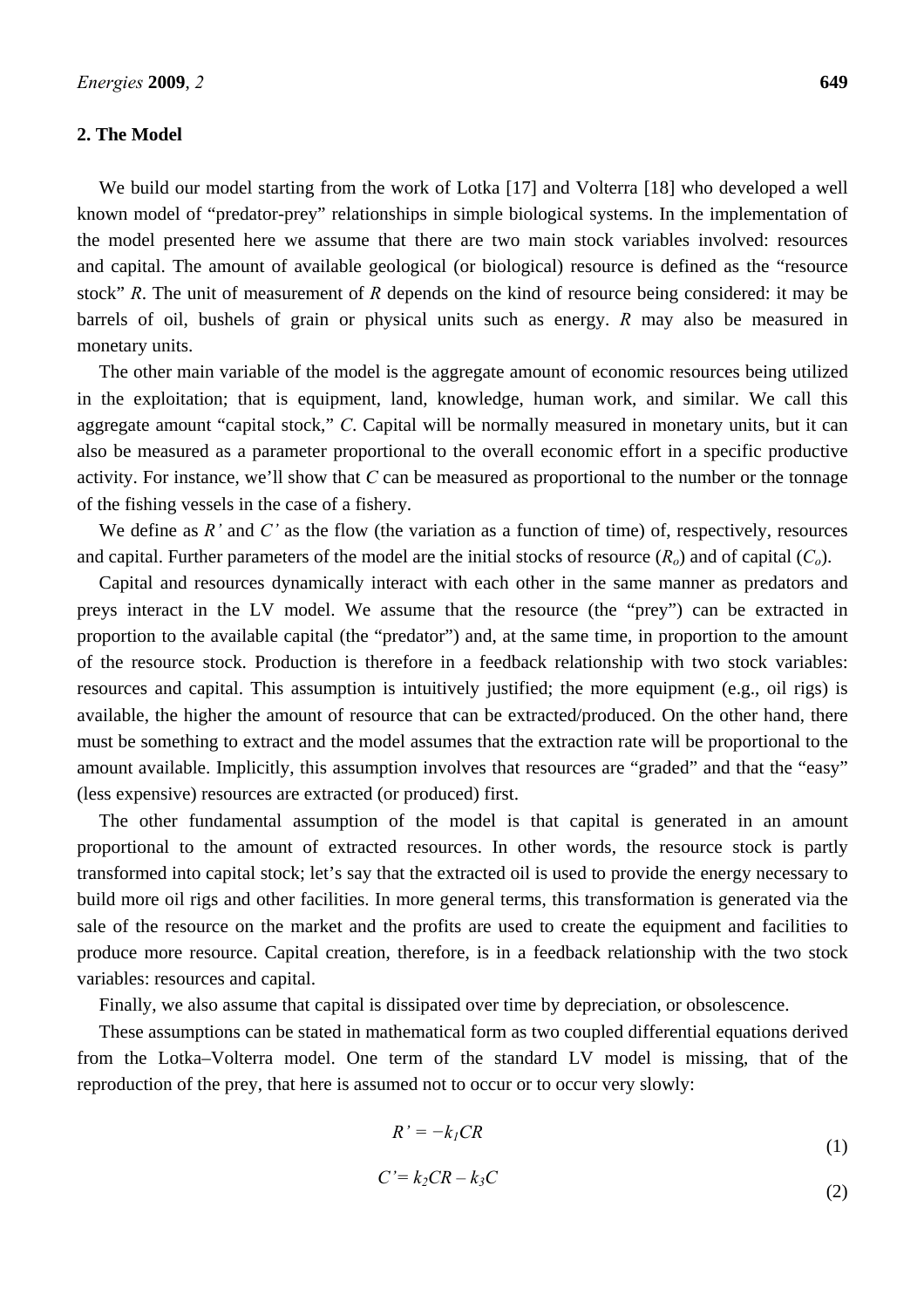There are three constants in the model, which describe how efficiently resources can be extracted or produced  $(k_1)$ , how efficiently resources are transformed into capital  $(k_2)$  and how rapidly capital depreciates (*k3*), respectively. The dimensions of the constants depend on the units used for the capital and resource stocks. If both are measured using monetary units, the constants  $k_1$  and  $k_2$  have the dimension of a frequency divided by monetary units. The third constant,  $k_3$  has the dimension of a frequency and is proportional to the speed of obsolescence of capital. Other factors could be taken into account: prices, technological progress, market factors, and others. These effects have been studied, for instance, by Naill [10] and Bardi [12] but will not be examined here as we aim at testing a simple model with the minimum possible number of parameters.

The model can also provide an estimation of the yield of the extraction process as the ratio of the resource being produced at a certain time divided by the amount of capital engaged in production, (*R'/C)*. If both capital and resources are measured in the same units, the yield is thus proportional to  $k_1R$  and has the dimension of a frequency. If both capital and resources are measured in energy units, this yield parameter is related to the quantity defined as "energy returned on energy invested", EROI or EROEI [21]. The EROEI is a pure number and it results from the integration of the yield over a specific time span, or the total lifetime, of a plant or a system. Yield and EROEI can be used interchangeably when EROEI is obtained by integrating yield over a short time span.

Qualitative solutions of the model were obtained using the Vensim software. For the quantitative fitting of the model to experimental data, we used a combination of the Matlab toolboxes Simulink and Parameter Estimation. Simulink allowed the graphic editing of the Lotka–Volterra equations and its numerical solution by the fourth order Runge-Kutta algorithm. The parameter estimations provided the tool for the non linear least square optimization algorithm to fit the model equations to the extraction and capital data. The fitting procedure was very sensitive on the initial value of the constants to be determined and a good fitting was possible only starting from  $k_1$ ,  $k_2$  and  $k_3$  parameters set not too far from the optimized solution.

## **3. Results**

Typical qualitative results of the model for the parameters *R, R'* and *C* are shown in Figure 1. For fixed values of the constants, the model generates a nearly symmetric bell shaped production curve which qualitatively corresponds to the curve described by Hubbert [1]. The capital stock also shows a bell shaped curve, which turns out to be symmetric for values of the depreciation constant,  $k_3$  higher than a minimum threshold. Note how the peak of the capital stock is shifted forward in time with respect to the production peak. The system continues to accumulate capital for a while after the start of the decline in production. The resource stock curve is, as expected, going down with time but it doesn't necessarily arrive to zero. For sufficiently small values of the capital creation constant,  $k_2$ , and/or sufficiently large values of the obsolescence constant,  $k<sub>3</sub>$ , the cycle ends with a large fraction of the resource stock remaining untouched.

The model can also be used to describe the EROEI of the extraction process which, as mentioned earlier on, turns out to be proportional to  $k_1R$ . That is, the EROEI follows the same curve as the resource stock, except that it is scaled for the factor  $k_l$ . The  $k_l$  constant is therefore a fundamental parameter determining the EROEI of the process. The peak of the production curve is the first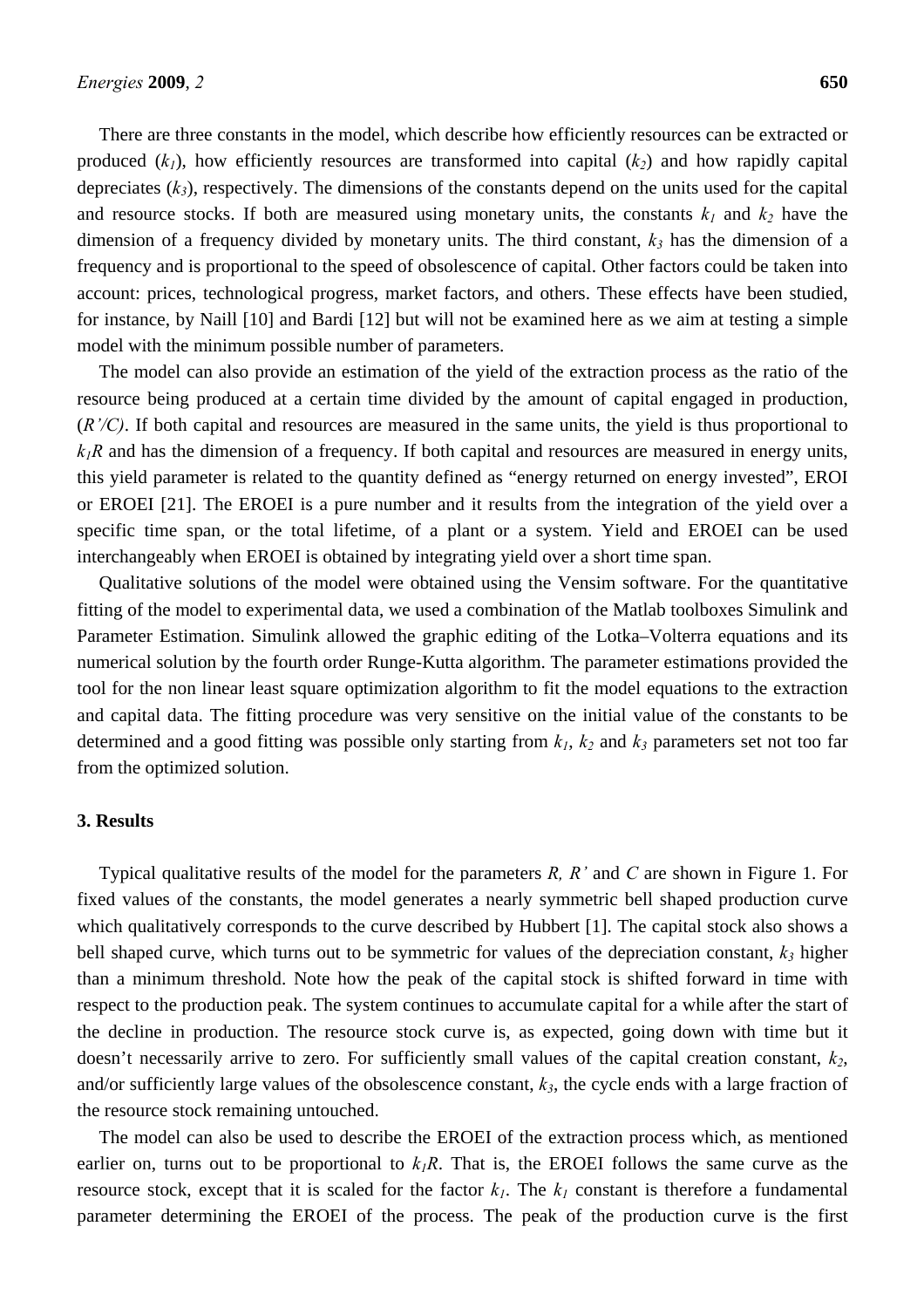derivative of the resource stock curve, so that the peak corresponds to the point of maximum change of the EROEI. This result is independent of the absolute value of the EROEI that may reach and maintain values smaller than one during the late phases of the extraction cycle.

Figure 1. Qualitative solutions of the model described in the present paper. The three parameters shown are 1) the production rate (upper curve), 2) the amount of resource available (middle curve) and 3) the accumulated capital (lower curve).



The production curve generated by the model is compatible with the known historical curves for resource production. As an example, in Figure 2 we show the fitting of the model to oil production in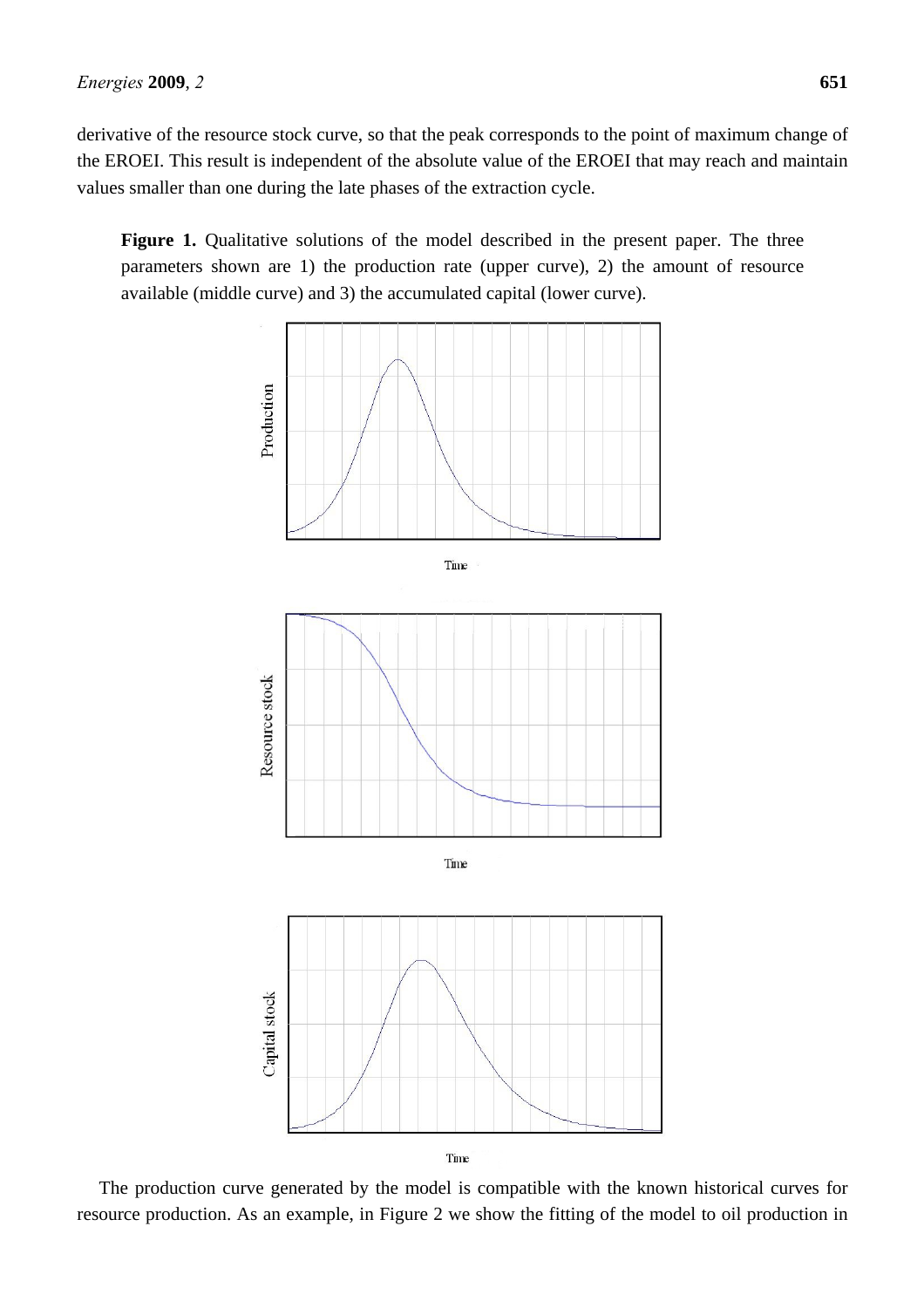the US lower 48 states, the system that Hubbert studied first. The fit is good and this result shows that the modified LV model proposed here is compatible with the Hubbert curve as it is normally proposed and understood.

**Figure 2**. Oil production in the US lower 48 states, fitted using the model developed in the present paper (data courtesy of Mr. Colin Campbell).



However, the ability of fitting a single bell-shaped curve is not, in itself, a confirmation of the validity of our model, since many different models can do that. Instead, a critical test for the model is the ability of fitting to the experimental data not just one of its parameters, but both the main parameters at the same time: production and capital. As we will show in the following, the model was found to be able to fit only cases in which the whole capital stock curve was suitably shifted to later times in comparison to the resource production curve, as expected for a predator/prey relationship. In other words, our model is not a "fit-all" model.

It turned out that the number of cases in which fitting the experimental data is possible was very limited. Mainly, this difficulty is related to the problem in obtaining data on the "capital" parameter. Production data are normally published in industry and financial reports and are easily available; but it is rare that these reports also contain an estimate of the economic effort placed in a specific area for the extraction or production of a specific resource. In the following, we'll show some cases in which the capital parameter could be reasonably estimated as proportional to other, available, parameters and we'll show how a good fitting to the historical data can be obtained.

## *3.1. Gold Mining in California and in South Africa*

The first gold rush in modern history is the one that took place in Californa, starting around 1848. Gold production rose rapidly, as did the number of people engaged in gold mining. However, the hot phase of the cycle lasted just about ten years. Afterwards, gold continued to be produced by industrial processes in California mines, but no longer by enterprising miners armed with shovels and iron pans.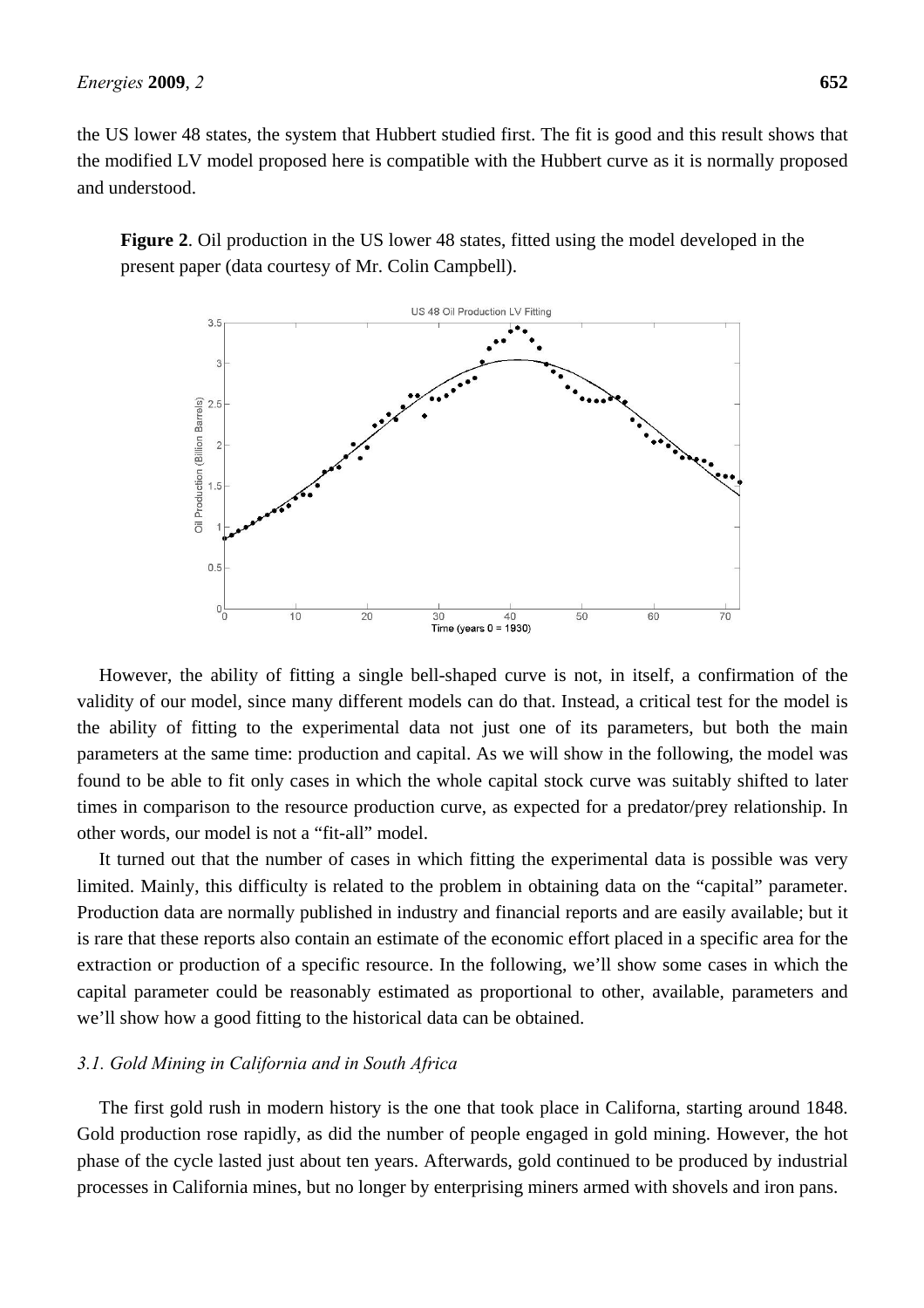Data for the amount of gold mined—expressed in term of its value in dollars—and for the number of miners engaged can be found in the book by Rodman W. Paul, "California Gold" [9]. The available data cannot be defined as complete, nor fully reliable. In particular, expressing gold production in monetary units doesn't take into account inflation. However, the period examined is brief and so inflation may have played a minor role.

For the analysis of the California gold rush, the production parameter is, obviously, gold production. For the "capital" parameter, in this relatively low tech situation, may be seen as approximately proportional to the number of miners involved in the extraction, at least during the initial phases of extraction. The results of the fitting are shown in Figure 3.

**Figure 3**. Gold production and number of miners during the "Gold Rush" in California fitted using the LV model developed here. The data are from [22].



The calculated curve of gold production is bell shaped and it fits well the first years of the gold rush. Later on, the historical gold production does not go to zero as the model would calculate. As discussed before, there was more than a single cycle of exploitation after the first, heroic phase of mining by the "forty-niners". However, for the purposes of the present work, the fitting obtained does prove that the modified Lotka–Volterra approach is at least qualitatively consistent with the historical data.

More recent data on gold mining are relative to South Africa [23]. In this case, the relation of gold mined to the number of gold miners is similar to the one for California, that is, the number of miners peaks much later, in 1990, than the amount of gold mined (in 1970). However, in this case, we have data on the total mass of ore mined. Also this parameter may be considered proportional to the overall effort of the mining industry to mine gold and, therefore, to the aggregate stock that we called "capital". The results of the fitting are shown in Figure 4. Also here the fitting is only approximate and it was not possible to use the model to account for the early stages of the exploitation cycle. Evidently, also here there was more than one cycle of mining. However, the data do show a qualitative agreement with the model.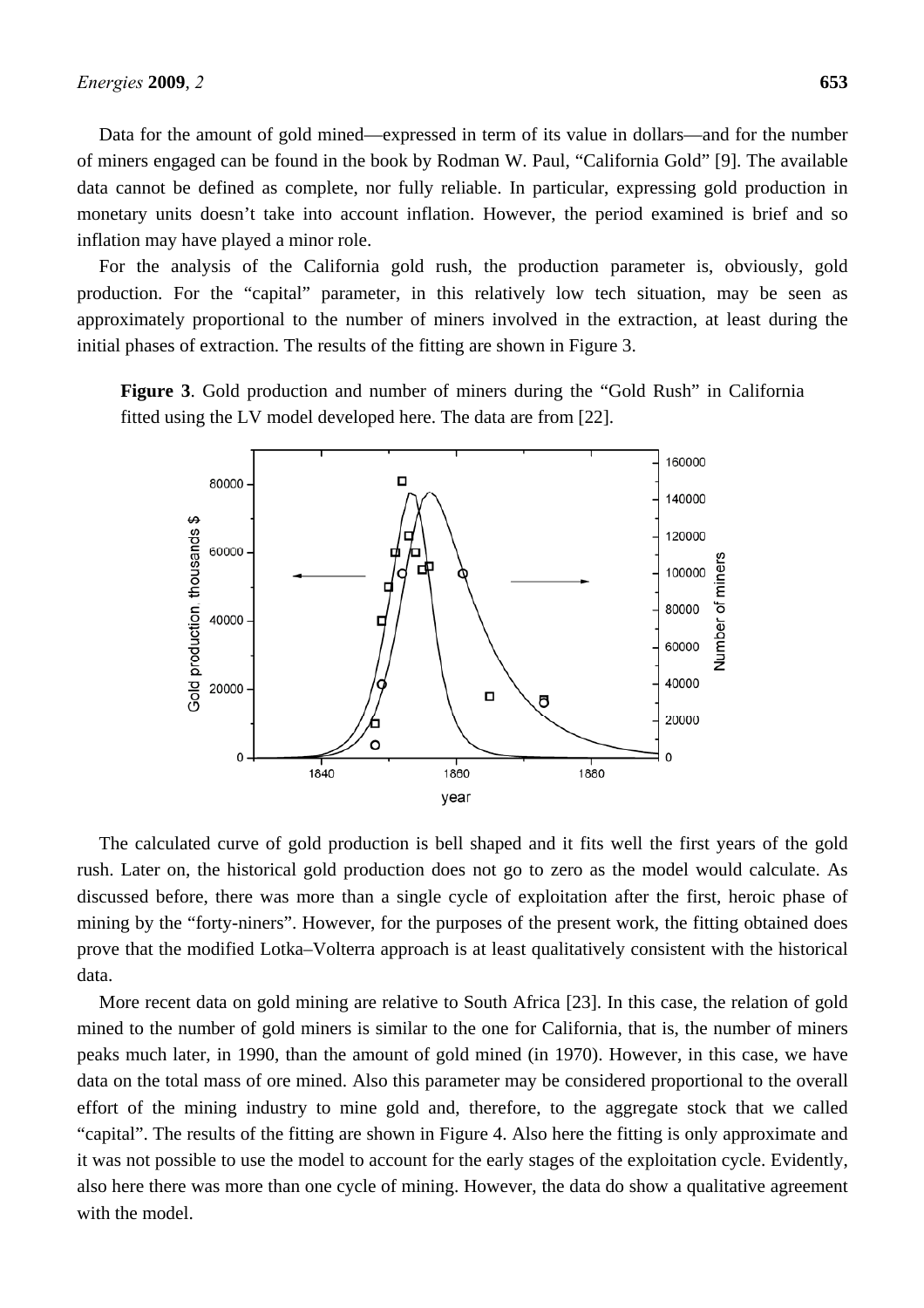**Figure 4.** LV model fitting of gold production in South Africa. In this case, the resource is the gold itself, while the amount of ore mined can be assumed to be proportional to the effort (i.e., the capital) placed by the gold industry in extraction. Data are from [23].



South Africa - Gold Production vs. Ore Extraction

*3.2. Whaling in the 19th Century* 

Whaling in the 19<sup>th</sup> century is a nearly ideal case of an open access biological resource exploited under free market conditions at a rate much faster than it is replenished. The  $19<sup>th</sup>$  century whaling has been examined in a number of studies [24]. The evident relation of the system with the Hubbert model was recognized first by Coleman [25] and later by Bardi [5]. However, to our knowledge, the whale oil production curve has never been quantitatively analyzed using a model based on the Lotka–Volterra equations.

The experimental data examined here are those reported by Starbuck's in his 1878 book for whale oil production of the American whale fisheries from 1807 to 1876 [26]. Further data from other sources can be found in the literature [24], but Starbuck's data present a consistent picture which is sufficient for the purposes of the present analysis.

In the  $19<sup>th</sup>$  century, at least five species of whale were hunted by American whalers [24]. The data examined here are relative to the two main species hunted: the "sperm whale" and the "right whale." Production is expressed in terms of the amount of whale oil; the main aim of whale hunting at the time. Whales were also hunted for "whale bone" or baleen, which was used as a stiffening material for clothing. The production trend for whale bone is very similar to that of whale oil and it will not be examined here.

In Figure 3, Starbuck's data [26] are fitted with the Lotka–Volterra model that we described in the previous section. Whale oil production is defined as the sum of the production of right and sperm whale oil. As "capital", we took the total tonnage of the whaling fleet; very similar results are found if we use instead the number of whaling vessels.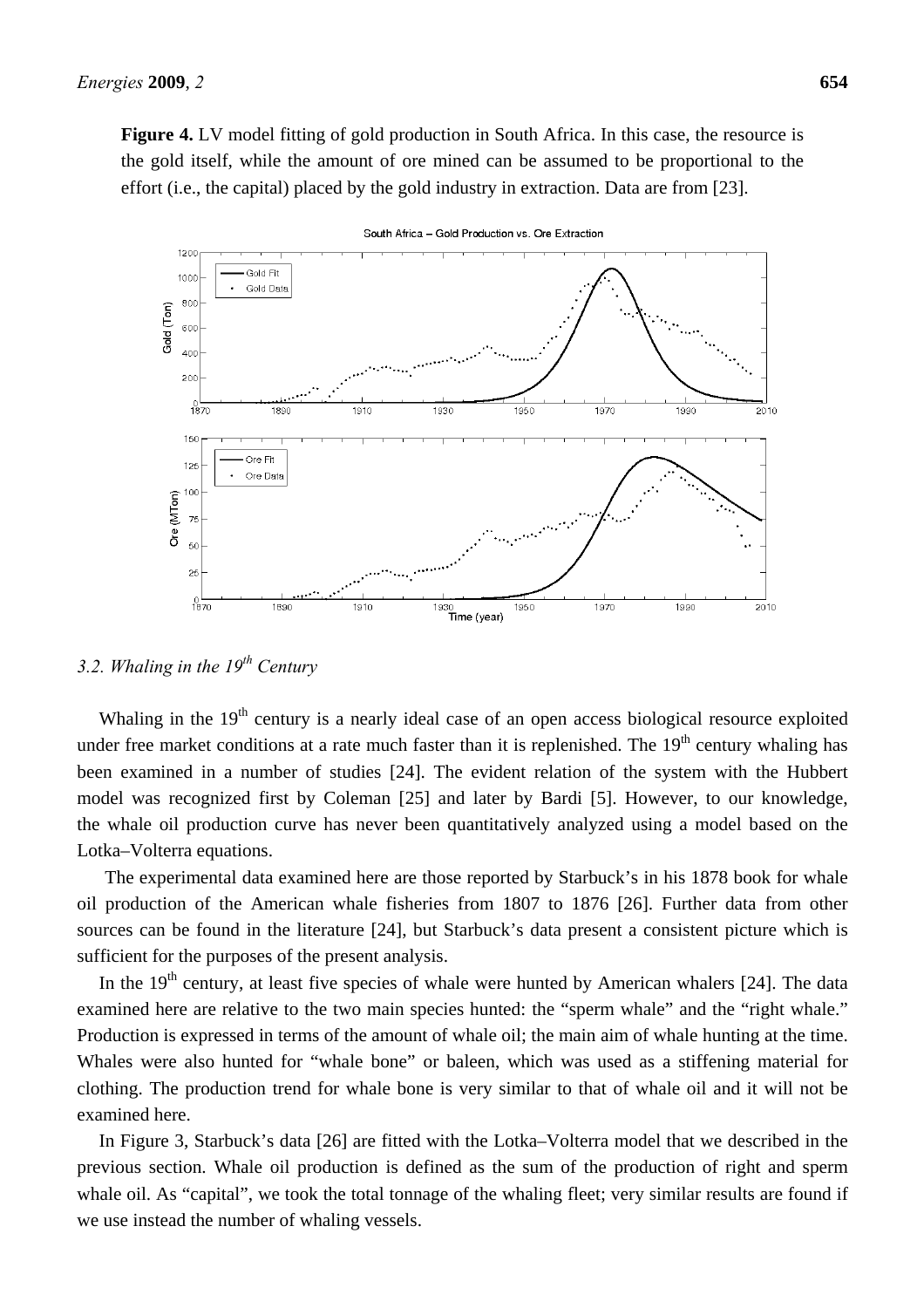**Figure 5**. Data for whaling in 19<sup>th</sup> century fitted by the model developed in the present study. In this case, the resource is whale oil, while a measure of the capital invested in production can be taken as proportional to the total tonnage of the whaling vessels. Data are from [26].



As we see, the fit is good if we take into account the dispersion in the historical data. In order to fit the experimental data, it was not necessary to assume that whales reproduce. In other words, the reproduction rate was negligible in comparison to the capture rate and whales behaved as non renewable resources. This result shows that the tonnage (or number) of whaling vessels is a good indication of the aggregate "capital" expended by the whaling industry in the activity of searching and capturing whales.

#### *3.3. Crude Oil Extraction in the US Lower 48 States and in Norway*

The case of oil production in the US lower 48 states is the one that Hubbert himself used as a test for his theory. We already showed in Figure 2 how the model can produce a good fit to the historical production curve. However, it was not possible to find data for the capital involved in the extraction of oil in the lower 48 states only, nor for other historical cases of oil extraction.

A different approach turned out to be successful. The key point in interpreting oil production data lies in considering the relatively long interval of time from the discovery of a resource and its exploitation. This delay has been observed in nearly all productive regions of the world. In the case of the 48 US states, the production curve mirrors nearly exactly the discovery curve, except that it is delayed by about 35 years.

Now, it is obvious that oil cannot be extracted (or "produced") if it has not been discovered first and the available data indicate that discovery is a more expensive and difficult process than development and extraction. In other words, once that oil has been discovered, development and extraction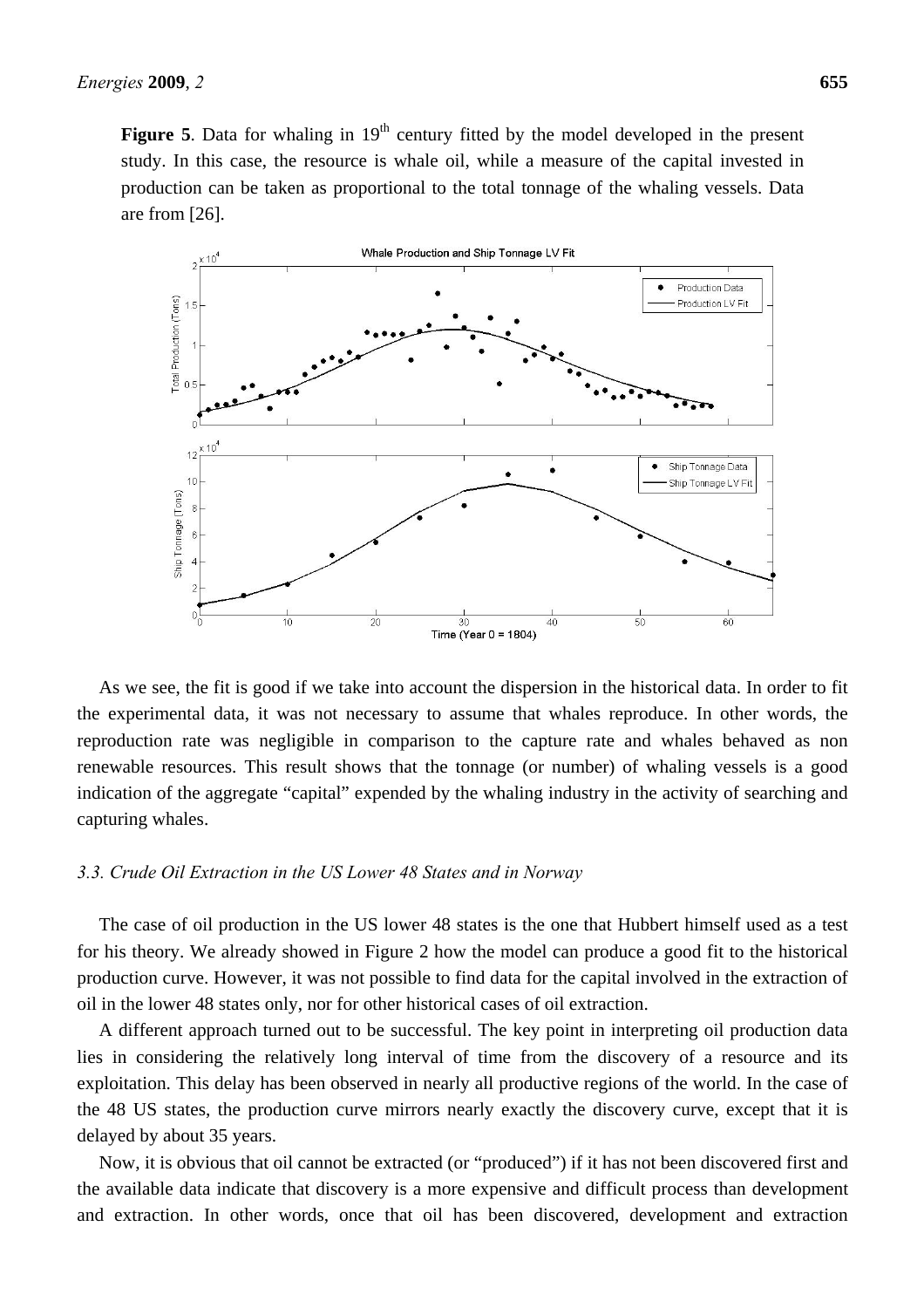is a nearly automatic process and the resulting production curve simply mirrors the smoothed discovery curve.

On the basis of these considerations, we examined the *discovery* data for the US lower 48 states as the "resource" parameter. For the "capital" parameter, we considered the number of "wildcats" (exploratory drillings) as an indication of the effort invested by the oil industry in the discovery process. In other words, discoveries were considered as the "prey", while exploratory rigs as the "predator". Note that just discovering a well would appear not to produce capital, and that would seem to be in contradiction with the assumptions of the model. However, in a financial system such as the one in which the oil industry operates, a discovered well does produce capital in the sense that it attracts it from investors.

**Figure 6**. Fitting of the data for oil discovery in the US 48 lower states and of the number of wildcats. In this case, the number of wildcats is proportional to the capital used by the oil industry in the effort of discovering the resource (oil wells). Data by courtesy of Messrs. Colin Campbell and Jean Laherrere.



Data for oil discovery in the 48 US states were obtained from the ASPO database (courtesy of Mr. Colin Campbell) and the data for the wildcats were kindly provided by Mr. Jean Laherrere. The results indicate that this interpretation is substantially correct, as shown in Figure 4. The agreement of the theory with the data is not perfect, but the trend is unmistakable: wildcats show a maximum at a later time than the discovery peak. These results show that the modified LV model is applicable to oil production.

Note how the oscillations of the number of wildcats are related on how market conditions, i.e. prices, affect the exploration effort. In particular, the US 1970 peak generated the spike in oil prices that is known today as "the great oil crisis" of the 1970s. This spike in oil prices generated an increase in the number of wildcats drilled, but didn't lead to a corresponding spike in the number of discoveries and the number of wildcats soon returned to the expected trend according to the model.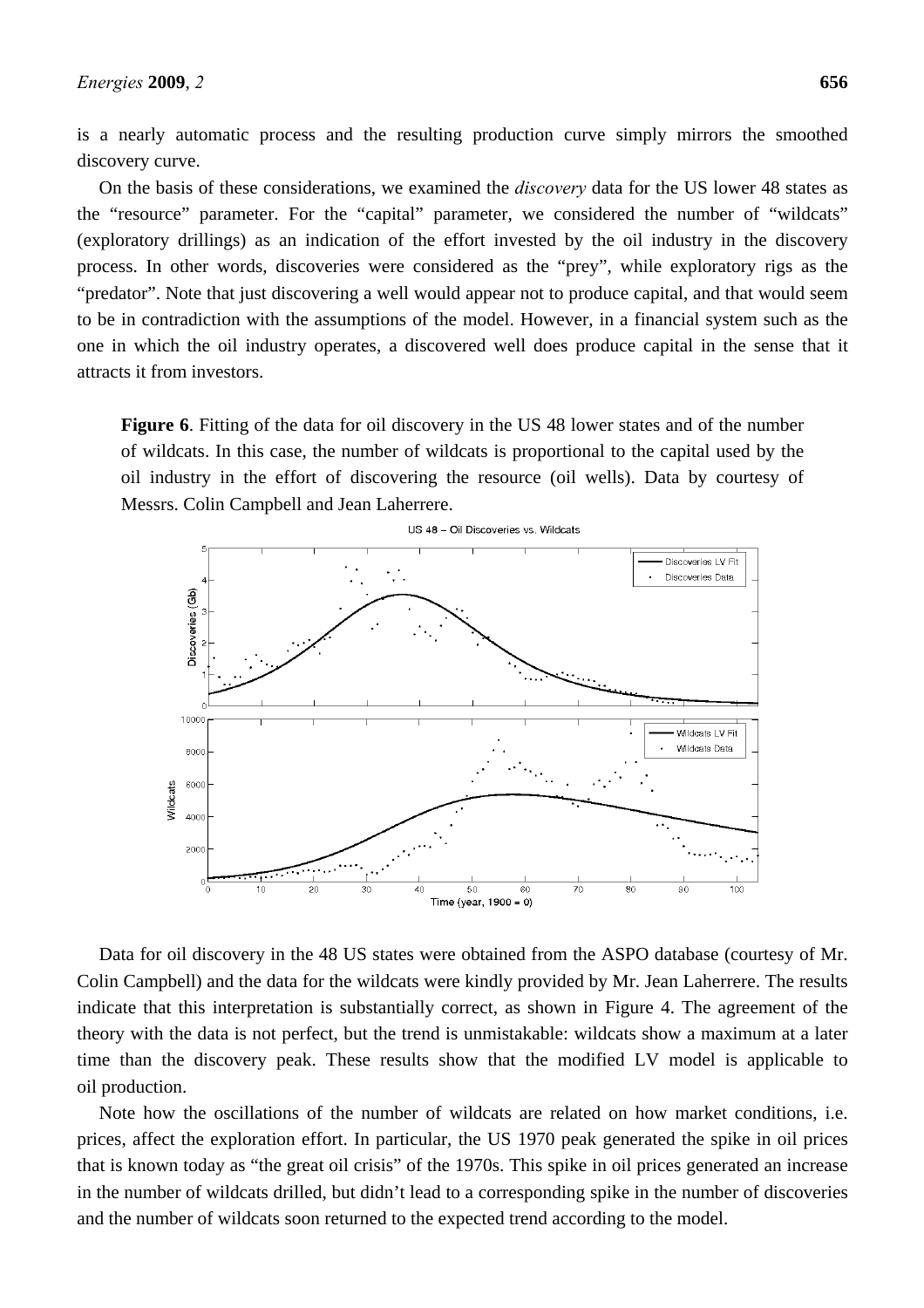A second case examined with the same parameters was that of oil discovery and wildcats for Norway. Here, the agreement with the LV model is clear, better than for the case of the 48 US states.

**Figure 7**. Fitting of the data for oil discovery in Norway and of the number of wildcats. In this case, the number of wildcats is proportional to the capital used by the oil industry in the effort of discovering the resource, oil wells. Data by courtesy of Messrs. Colin Campbell and Jean Laherrere.



Norwegian Oil - Discoveries and Wildcats LV model

### **4. Discussion**

It is easy to find bell shaped production curves in history. Such curves are observed for fossil fuels, typically for petroleum, but also for coal [3] and many other minerals [4]. Bell shaped curves are also observed for biological resources [5,6]. There are exceptions, of course, but a single peak seems to be the rule whenever production occurs in a free market and in reasonably stable social and political conditions.

There are several models that can produce bell shaped curves that fit the historical data. At the simplest level, the curve can be considered as the basic assumption of the model and it can be reproduced using a simple logistic curve. The curve can also be interpreted as the result of specific characteristics of oil wells; that is as due to the gradual loss of pressure of the reservoir (e.g., see [2,8,9]). However, this interpretation doesn't explain why other resources, from coal to whales, follow the same kind of curve. The question of why oil production goes up in the initial stages has been approached in various ways. Naill [10,11] simply assumes that demand grows exponentially because of external (or "exogenous") market factors. Reynolds [13] considers that the growth is due to the gradual improvement of the ability of operators to find and exploit the resource. Holland [14] examines both assumptions, exogenous demand growth and technological improvement. Modelling decline is easier and all models assume that it is due to an increasing cost of producing the resource as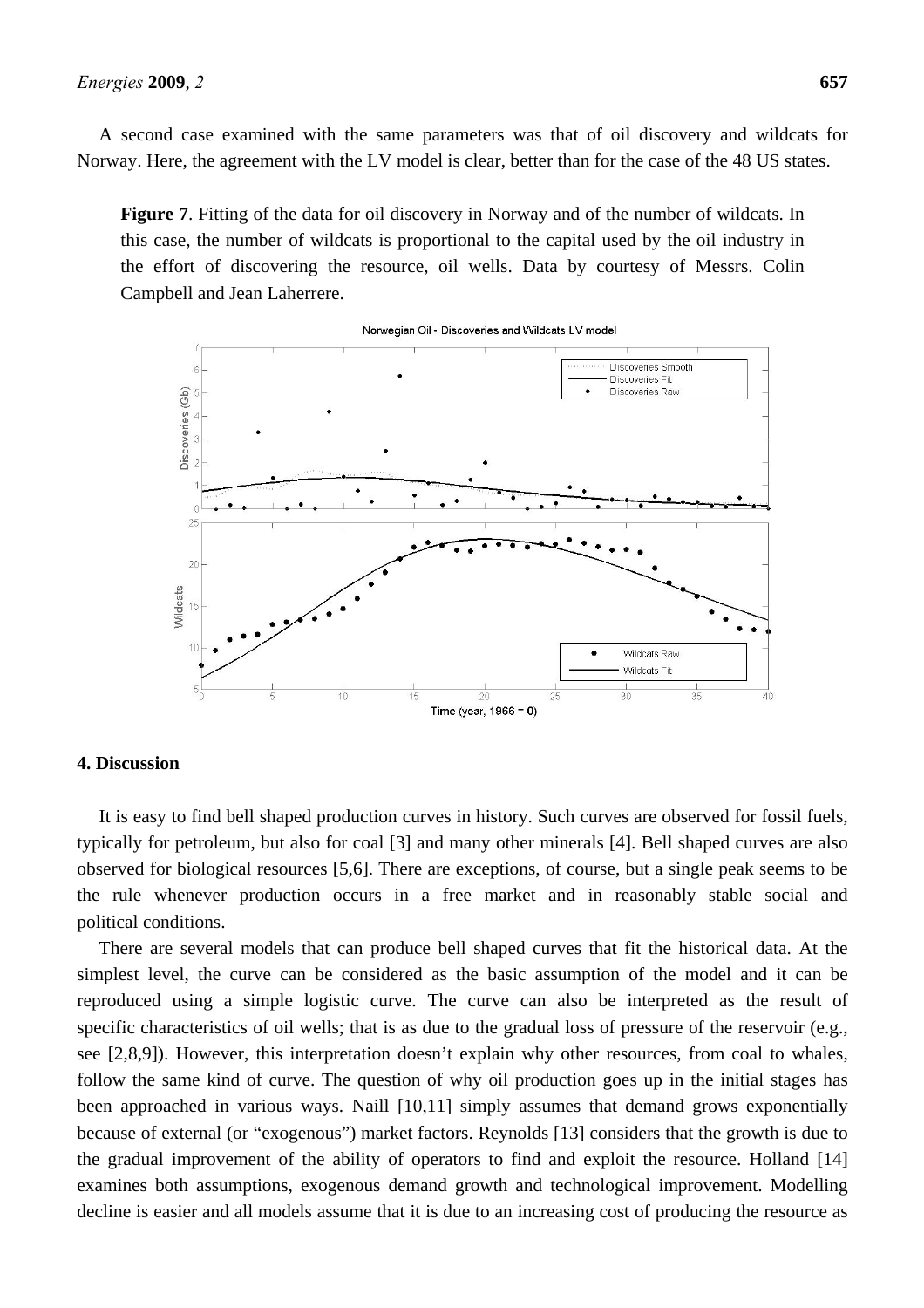the stock becomes depleted. Another system dynamics approaches to the model was reported by Davidsen *et al.* [27]. About the effect of EROEI on production curves, it is worth citing the paper by Bassi *et al*. [28] which examines the whole world's energy production. Our approach is also related to the "cheese slicer" model described in the recent paper by Hall *et al*. [29] which can also be seen as a "mind sized" model.

These models are all valid, within a certain range of data and assumptions. In the present work, we have approached the problem looking for a model that generates the bell shaped curve which would be, at the same time, (1) not based on arbitrary assumptions, (2) using the smallest possible number of parameters and (3) "mind sized" that is that it can be easily grasped by the human mind. The Lotka–Volterra model, in the version developed here, is a "mind sized" model which provides a simple theoretical framework that generates the bell shaped curve. The number of historical cases where the model can be tested in full is still limited, but it is significant.

The origin of the bell shaped curve, in this vision, is completely endogenous to the productive system. We have assumed that a constant fraction of the revenues for production are invested in the creation of capital that generates more production. It is this positive feedback that generates the growing side of the curve. The negative feedback, the other side of the production system, derives from depletion and obsolescence. It is implicit in the model that the cost of extraction increases as an inverse fraction of the remaining amount of resource to be transformed. Eventually, this negative feedback takes over, causing a slowdown of the growth which generates a peak and the successive decline. It is this set of assumptions that generates a curve that reproduces the historical data, as we saw in the case studies of the previous chapter. It is especially important that the model generates *two* curves that can provide a critical test of its validity by comparing the model results with the real world data.

Our model is limited in the sense that it does not into account the "rest of the world". In particular, it doesn't take into account prices and technological advances. Of course, the model could be modified to take into account these parameters. If we consider prices, in particular, the model would become very similar to the "cheese slicer" model described by Hall *et al*. [29]. This model (incidentally, also a "mind sized" one) assumes that the economy can be likened to a giant dairy factory. It contains a feedback cycle that links the stock of the resource being produced to the need of providing resources ("capital") to production. Production generates these capital resources which, however will also have to be used to create "staples" and "discretionary" goods. With declining EROEI, the system needs more resources (i.e., energy) to keep producing at the same rate. In a market system, this need will be manifested by higher prices of the resource. These higher prices will lead consumers to reduce discretionary expenses to maintain the supply of the resource. Eventually, however, prices can rise at levels so high that consumers will refuse to further reduce their discretionary slice. At this point, production will fall (and prices, too). In any case, the discretionary slice cannot be thinner than zero thickness, so that production is destined to fall one day or another.

In more general terms, in the real world, the parameter "capital" is not totally endogenous in the model, but it comes from other sectors of the economy. This factor can postpone the peak and increase the amount of resource extracted. It can cause the curve to become asymmetric [12], but will not change the basic features of the model and of the extraction process.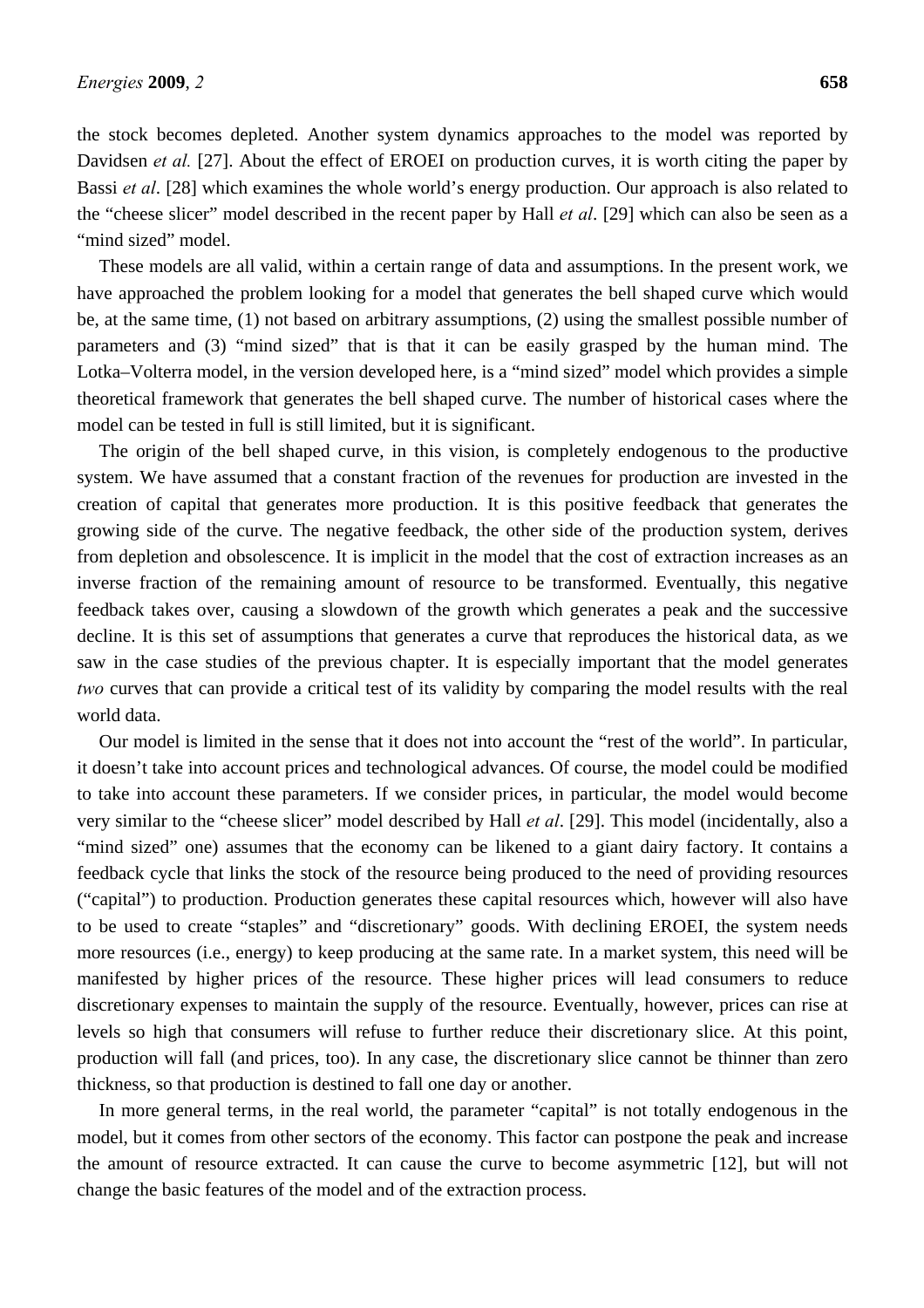A similar effect is observed if the technological improvement is included as affecting the efficiency of production. A more efficient use of capital will be equivalent to having more capital and we go back to the previous case. By adding more parameters and elements, the simple LV model developed here can—eventually—morph into the "world models" developed first by Forrester [15] and the by the MIT team [16] that created the "Limits to Growth" study. The curves for industrial and agricultural production of "The Limits to Growth" are bell shaped, but skewed forward as an indication that the symmetric curve of the Hubbert model is an approximation. Nevertheless, we have shown here that, in some limited conditions, even this approximate model can provide a good fitting to historical data and therefore can be a good model to understand how the real world works.

Our model can also be used to evaluate a crucial parameter in the extraction of oil and of other energy producing resources: the energy returned for energy invested, EROEI [21]. We found that the yield (instantaneous EROEI) goes down following the same curve as that of the resources. The production peak corresponds to the first derivative of the resource curve; that is to the point of maximum variation of the EROEI curve. Considering the absolute values of the EROEI curve, there is no direct relationship with the peak position. The decline of production normally starts occurring for values of the EROEI larger than one. However, in the final phases of the extraction cycle, the EROEI may reach values smaller than one and maintain this value for a production larger than zero. In economic terms, it would seem not to make sense to produce energy at EROEI < 1. However, this is perfectly possible in the real world. One reason is that the monetary profit from extraction may be influenced by non market factors, such as subsidies. It may also be possible to keep extracting a resource because of its specific characteristics—for instance, if one needs liquid fuels, it could make sense to use energy from natural gas to extract crude oil, even at  $EROEI < 1$ . The model, however, does indicate that it is a general feature of these systems that lower EROEI is associated with gradually lower rates of extraction. These result are in qualitative agreement with the known data on the EROEI of oil extraction (e.g., see [28]) which indicate a gradual decline from values of about 100 at the beginning of the extraction cycle to values of about 10 at present.

## **5. Conclusions**

We have shown here how a simple model based on the classic "Lotka–Volterra" model can be used to fit several historical cases in which the production of a non-renewable, or slowly renewable, resource has shown a bell shaped behavior. The purpose of this model is to provide a useful mental tool ("mind sized") that can help us to understand the behavior of the economy when it comes to exploit non renewable or slowly renewable resources. Our model can be used, in principle, as a predictive tool but it does not pretend to be able to make predictions better than those made by other methods. In general, the model tells us that, for mineral resources, depletion is not a question of physics or economics alone. Neither purely physical factors, that is depletion, nor purely economic ones, can explain the peak.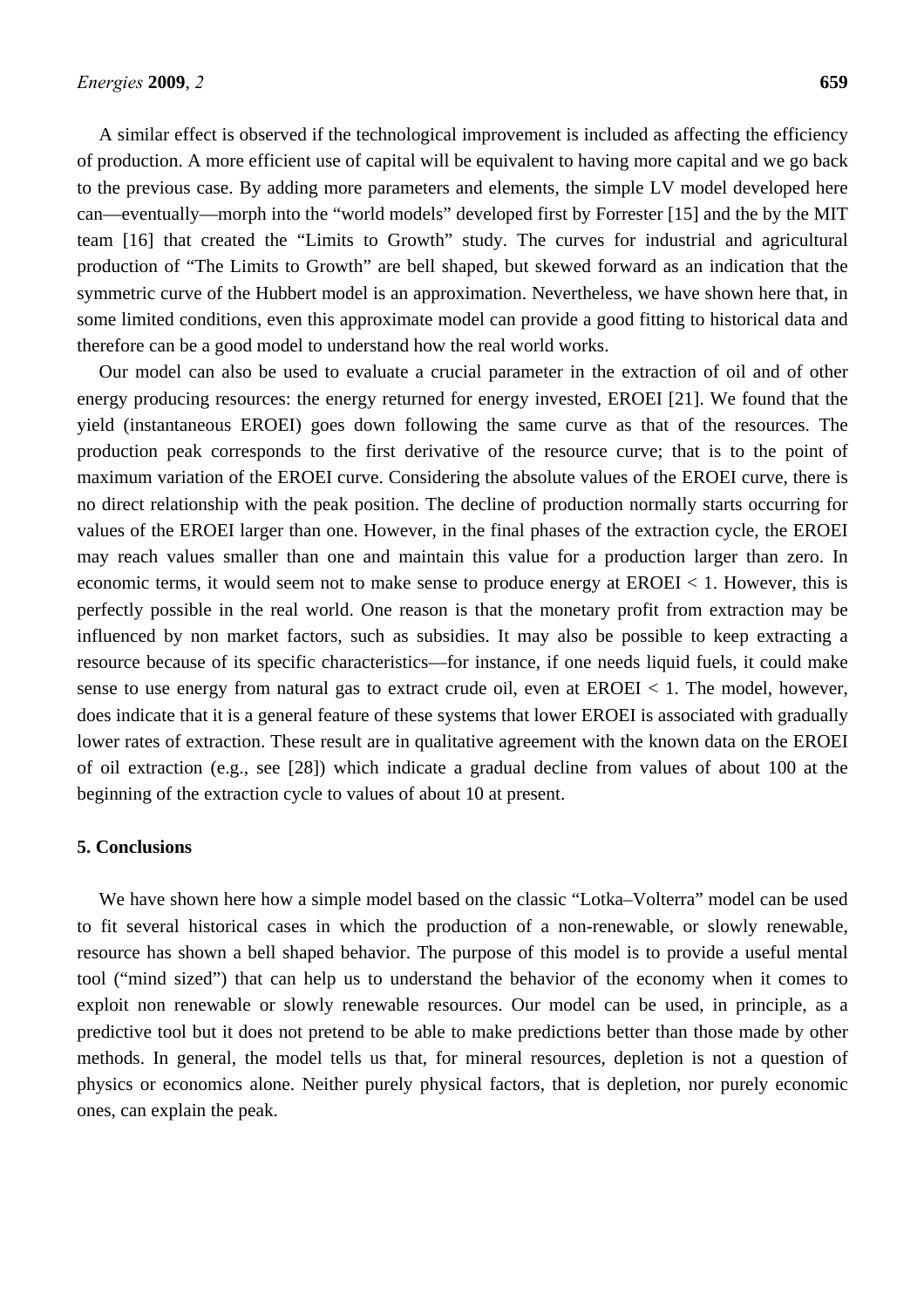# **Acknowledgements**

The authors are grateful to Messrs. Colin Campbell and Jean Laherrere for providing the data on oil discovery and number of wildcats in the US and in Norway. We thank also Mr. Juergen Muller for the data on gold production in South Africa.

# **References**

- 1. Hubbert, M.K. *Energy Resources. A Report to the Committee on Natural Resources*; National Academy of Sciences, National Research Council: Washington, DC, USA, 1962; p. 54.
- 2. Campbell, C.J.; Laherrère, J.H. The End of Cheap Oil. *Sci. Amer.* **1998**, *March*, 78–83.
- 3. Bardi, U. *Peak oil's ancestor: the peak of British coal production in the 1920s*. ASPO: Uppsala, Sweden, 2007.
- 4. Bardi, U.; Pagani, M. *Peak Minerals*. The Oil Drum: Europe, 2008. Available online: http://www.theoildrum.com/node/3086 (accessed August 12, 2009).
- 5. Bardi, U. Energy Prices and Resource Depletion: Lessons from the Case of Whaling in the Nineteenth Century. *Energy Sources Part B* **2007**, *2*, 297–304.
- 6. Bardi, U.; Yaxley, L. How General is the Hubbert Curve? The Case of Fisheries. In *Proceedings of the 4th International ASPO Conference*, Lisbon, Portugal, 2005. Avalable online: http://europe.theoildrum.com/files/bardiyaxleyaspo2005.pdf (accessed August 12, 2009).
- 7. Papert, S. *Mindstorms*; Basic Books: New York, NY, USA, 1980.
- 8. Bentley, R.W. Global oil and gas depletion. *Energ. Policy* **2002**, *30*, 189–205.
- 9. Stark, D. *An Oil Production Model from Roger Bentley*. The Oil Drum: Europe, 2008. Available online: http://www.theoildrum.com/node/4382 (accessed August 12, 2009).
- 10. Naill, R.F. *Managing the Discovery Life Cycle of a Finite Resource: A Case Study of U.S. Natural Gas.* Master Thesis, Massachusetts Institute of Technology: Cambridge, MA, USA, 1972.
- 11. The Discovery Life Cycle of a Finite Resource. In *Towards Global Equilibrium: Collected Papers*; Meadows, D.L., Meadows, D.H., Eds.; Business & Economics: Geneva, Switzerland, 1973.
- 12. Bardi, U. The Mineral Economy: A Model for the Shape of Oil Production Curves. *Energ. Policy* **2005**, *33*, 53–61.
- 13. Reynolds, D.B. The Mineral Economy: How Prices and Costs Can Falsely Signal Decreasing Scarcity. *Ecol. Econ*. **1999**, *31*, 155–166.
- 14. Holland, S.P. Modeling peak oil. *The Energy Journal* **2008**, *29*, 61–80.
- 15. Forrester, J.W. *World Dynamics*. Wright-Allen: Cambridge, MA, USA, 1971.
- 16. Meadows, D.H.; Meadows, D.L.; Randers, J.; Behrens, W.W., III. *The Limits to Growth*; Potomac Associates: New York, NY, USA, 1972.
- 17. Lotka, A.J. *Elements of physical biology*; Williams & Wilkins Co: Baltimore, MD, USA, 1925.
- 18. Volterra, V. Variazioni e fluttuazioni del numero d'individui in specie animali conviventi. *Mem. R. Accad. Naz. dei Lincei*. **1926**, Ser. VI, *2*, 31–113.
- 19. Clay, C.; Wright, K. Order without law? *Explor. Econ. Hist*. **2003**, *42*, 155–183.
- 20. Smith, V.L. Economics of Production from Natural Resources. *Am. Econ. Rev*. **1968**, *58*, 409–431.